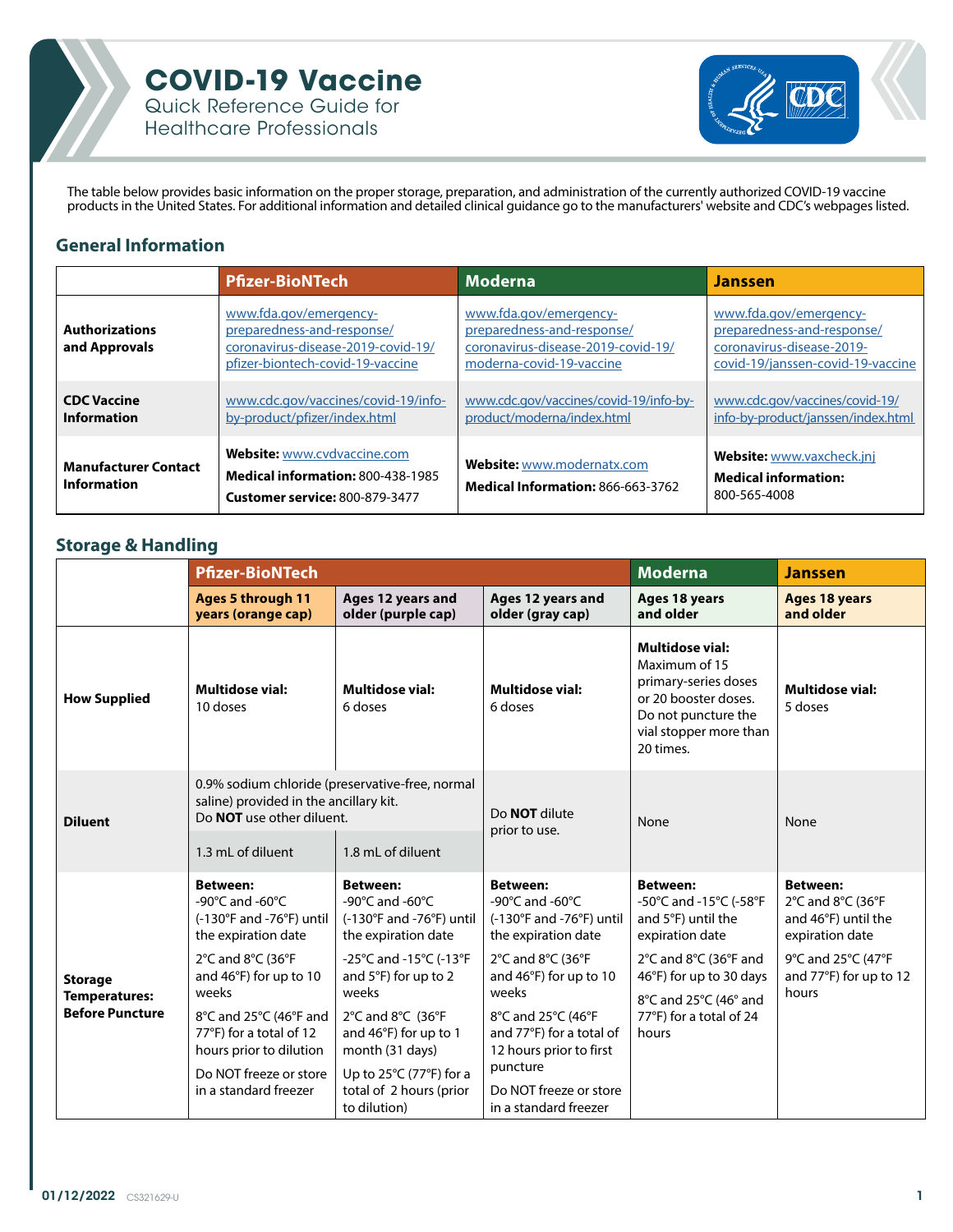

# **COVID-19 Vaccine**

Quick Reference Guide for Healthcare Professionals



|                                                                 | <b>Pfizer-BioNTech</b>                                                                                                                                                                                            |                                                                                                                                                                                                                                                                                                   |                                                                                                                                                                                                                        | <b>Moderna</b>                                                                                                                                                                            | <b>Janssen</b>                                                                                                                                                                                                       |
|-----------------------------------------------------------------|-------------------------------------------------------------------------------------------------------------------------------------------------------------------------------------------------------------------|---------------------------------------------------------------------------------------------------------------------------------------------------------------------------------------------------------------------------------------------------------------------------------------------------|------------------------------------------------------------------------------------------------------------------------------------------------------------------------------------------------------------------------|-------------------------------------------------------------------------------------------------------------------------------------------------------------------------------------------|----------------------------------------------------------------------------------------------------------------------------------------------------------------------------------------------------------------------|
|                                                                 | <b>Ages 5 through 11</b><br>years (orange cap)                                                                                                                                                                    | Ages 12 years and<br>older (purple cap)                                                                                                                                                                                                                                                           | Ages 12 years and<br>older (gray cap)                                                                                                                                                                                  | Ages 18 years<br>and older                                                                                                                                                                | <b>Ages 18 years</b><br>and older                                                                                                                                                                                    |
| <b>Storage</b><br><b>Temperatures:</b><br><b>After Puncture</b> | <b>Between:</b><br>2°C and 25°C (36°F<br>and 77°F) for up to 12<br>hours<br>Discard any unused<br>vaccine after 12 hours.                                                                                         | <b>Between:</b><br>2°C and 25°C (36°F and<br>77°F) for up to 6 hours<br>Discard any unused<br>vaccine after 6 hours.                                                                                                                                                                              | <b>Between:</b><br>2°C and 25°C (36°F<br>and 77°F) for up to 12<br>hours<br>Discard any unused<br>vaccine after 12 hours.                                                                                              | <b>Between:</b><br>2°C and 25°C (36°F<br>and 77°F) for up to 12<br>hours<br>Discard vial and any<br>unused vaccine after<br>12 hours or after<br>the vial has been<br>punctured 20 times. | <b>Between:</b><br>$2^{\circ}$ C and $8^{\circ}$ C (36 $^{\circ}$ F and<br>46°F) for up to 6 hours<br>9°C and 25°C (47°F and<br>77°F) for up to 2 hours<br>Discard any unused<br>vaccine after these<br>time frames. |
| <b>Transport</b><br>Temperatures*:<br><b>Before Puncture</b>    | A tray containing<br>vaccine vials between<br>-90 $\degree$ C and -60 $\degree$ C<br>$(-130^{\circ}$ F and -76 $^{\circ}$ F) or<br>Individual vials<br>between 2°C and 8°C<br>$(36^{\circ}$ F and $46^{\circ}$ F) | A tray of vaccine vials<br>between t-90°C and<br>-60 $\degree$ C (-130 $\degree$ F and<br>$-76^{\circ}$ F) or<br>Individual vials<br>between -25°C and<br>-15 $^{\circ}$ C (-13 $^{\circ}$ F and 5 $^{\circ}$ F)<br>or individual vials<br>at 2°C to 8°C (35°F<br>to 46°F) for up to 12<br>hours. | A tray containing<br>vaccine vials between<br>-90 $\degree$ C and -60 $\degree$ C<br>$(-130^{\circ}$ F and -76 $^{\circ}$ F) or<br>Individual vials<br>between 2°C and 8°C<br>$(36^{\circ}F \text{ and } 46^{\circ}F)$ | <b>Between:</b><br>-50°C and -15°C (-58°F<br>and $5^{\circ}F$ ) or $2^{\circ}C$ and<br>8°C (36°F and 46°F) for<br>up to 12 cumulative<br>hours, once or<br>multiple times                 | <b>Between:</b><br>2°C and 8°C (36°F and<br>$46^{\circ}$ F)                                                                                                                                                          |
| <b>Transport</b><br>Temperatures*:<br><b>After Puncture</b>     | Transporting<br>punctured/mixed vials<br>is not recommended. <sup>†</sup>                                                                                                                                         | <b>Between:</b><br>2°C to 25°C (36°F to<br>77°F) for up to 6 hours.                                                                                                                                                                                                                               | Transporting<br>punctured/mixed vials<br>is not recommended. <sup>+</sup>                                                                                                                                              | <b>Between:</b><br>2°C and 25°C (36°F<br>and 77°F) for up to 12<br>hours.                                                                                                                 | <b>Between:</b><br>2°C and 8°C (36°F and<br>46°F) for up to 6 hours                                                                                                                                                  |

#### **Vaccine Administration**

|                                                                                                               | <b>Pfizer-BioNTech</b>                                                                                                        |                                                                    |                                       | <b>Moderna</b>                                                           | <b>Janssen</b>                                                                                                            |
|---------------------------------------------------------------------------------------------------------------|-------------------------------------------------------------------------------------------------------------------------------|--------------------------------------------------------------------|---------------------------------------|--------------------------------------------------------------------------|---------------------------------------------------------------------------------------------------------------------------|
|                                                                                                               | <b>Ages 5 through 11</b><br>years (orange cap)                                                                                | Ages 12 years and<br>older (purple cap)                            | Ages 12 years and<br>older (gray cap) | Ages 18 years<br>and older                                               | Ages 18 years<br>and older                                                                                                |
| <b>Type of Vaccine</b>                                                                                        | mRNA                                                                                                                          |                                                                    |                                       | mRNA                                                                     | Viral vector                                                                                                              |
| <b>Primary Series</b><br>Schedule <sup>#</sup>                                                                | 2-doses, separated by 21 days; both doses must be the appropriate<br>Pfizer-BioNTech Vaccine formulations for recipient's age |                                                                    |                                       | 2 doses, separated by 28<br>days; both doses must be<br>Moderna Vaccine  | 1 dose<br>An mRNA COVID-19<br>vaccine series is preferred<br>over Janssen COVID-19<br>Vaccine for primary<br>vaccination. |
| <b>Additional (3rd) Dose for</b><br><b>Moderately or Severely</b><br>Immunocompromised<br>People <sup>+</sup> |                                                                                                                               | At least 28 days after completion of the primary series (2nd dose) |                                       | At least 28 days after<br>completion of the<br>primary series (2nd dose) | Not authorized as an<br>additional primary<br>dose. See booster dose<br>schedule.                                         |

\* CDC recommends following manufacturer's instructions for transporting vaccine.

† There may be instances when the only option is to transport vaccine in a punctured vial or predrawn syringe. See the U.S. Pharmacopeia COVID-19 Vaccine Toolkit: Operational Considerations for Healthcare Practitioners ([https://www.usp.org/covid-19/vaccine-handling-toolkit\)](https://www.usp.org/covid-19/vaccine-handling-toolkit) for guidance in transporting vaccine under these conditions.

‡ COVID-19 vaccines and other vaccines may be administered without regard to timing, including simultaneous administration.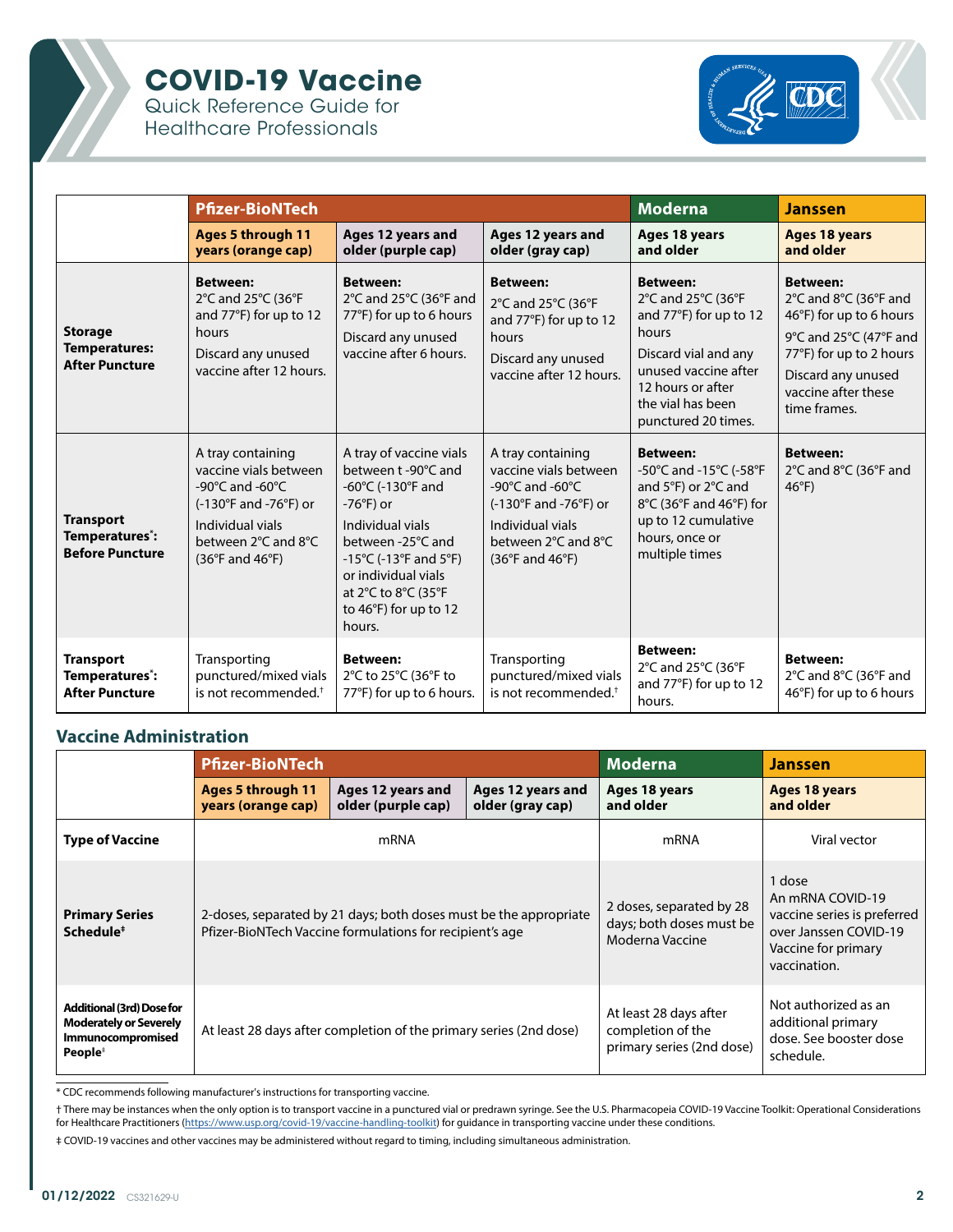

# **COVID-19 Vaccine**

Quick Reference Guide for Healthcare Professionals



|                                                                                      | <b>Pfizer-BioNTech</b>                                                                                                 |                                                                                                                                                                                                                                                                                                                                                                                                                                                                                                                                                                                      |                                       | <b>Moderna</b>                                                                                                                                                                                                                                                                                                                                                                                                                                                                                                     | <b>Janssen</b>                                                                                                                                                                                                                                                                                                                                                                                                                                                                                                                                                                                                                                                                                                                                                      |  |
|--------------------------------------------------------------------------------------|------------------------------------------------------------------------------------------------------------------------|--------------------------------------------------------------------------------------------------------------------------------------------------------------------------------------------------------------------------------------------------------------------------------------------------------------------------------------------------------------------------------------------------------------------------------------------------------------------------------------------------------------------------------------------------------------------------------------|---------------------------------------|--------------------------------------------------------------------------------------------------------------------------------------------------------------------------------------------------------------------------------------------------------------------------------------------------------------------------------------------------------------------------------------------------------------------------------------------------------------------------------------------------------------------|---------------------------------------------------------------------------------------------------------------------------------------------------------------------------------------------------------------------------------------------------------------------------------------------------------------------------------------------------------------------------------------------------------------------------------------------------------------------------------------------------------------------------------------------------------------------------------------------------------------------------------------------------------------------------------------------------------------------------------------------------------------------|--|
|                                                                                      | <b>Ages 5 through 11</b><br>years (orange cap)                                                                         | Ages 12 years and<br>older (purple cap)                                                                                                                                                                                                                                                                                                                                                                                                                                                                                                                                              | Ages 12 years and<br>older (gray cap) | Ages 18 years<br>and older                                                                                                                                                                                                                                                                                                                                                                                                                                                                                         | <b>Ages 18 years</b><br>and older                                                                                                                                                                                                                                                                                                                                                                                                                                                                                                                                                                                                                                                                                                                                   |  |
| <b>Booster Schedule*</b>                                                             | Not authorized for<br>this age group.                                                                                  | At least 5 months after the last dose of a<br>COVID-19 mRNA vaccine primary series<br>(i.e., after the 2nd dose or the additional<br>[3rd] dose for moderately and severely<br>immunocompromised persons)<br>· Persons who received a Janssen COVID-19<br>Vaccine as the primary series should<br>receive a booster dose at least 2 months<br>after the Janssen vaccine.<br>• Use of heterologous (mix and match)<br>booster doses is allowed for persons<br>18 years of age and older. Only a Pfizer-<br>BioNTech vaccine should be administered<br>to patients 12-17 years of age. |                                       | At least 5 months<br>after the last dose of a<br>COVID-19 mRNA vaccine<br>primary series (i.e., after<br>the 2nd dose or the<br>additional [3rd] dose for<br>moderately and severely<br>immunocompromised<br>persons)<br>• Persons who received<br>a Janssen COVID-19<br>Vaccine as the primary<br>series should receive a<br>booster dose at least<br>2 months after the<br>Janssen vaccine.<br>• Use of heterologous<br>(mix and match)<br>booster doses is<br>allowed for persons 18<br>years of age and older. | At least 2 months (8<br>weeks) after the primary<br>series dose of Janssen<br>COVID-19 Vaccine.<br>• Persons who received<br>a COVID-19 mRNA<br>vaccine primary series<br>(i.e., after the 2nd dose<br>or the additional [3rd]<br>dose for moderately<br>and severely<br>immunocompromised<br>persons) can receive a<br>Janssen booster dose at<br>least 5 months after the<br>primary series. mRNA<br>vaccines are preferred. <sup>+</sup><br>• Use of heterologous<br>(mix and match)<br>booster doses is<br>allowed. mRNA vaccines<br>are preferred. <sup>+</sup><br>• A moderately<br>or severely<br>immunocompromised<br>person who received<br>a primary Janssen<br>COVID-19 Vaccine<br>should not receive more<br>than 1 booster dose<br>(total of 2 doses). |  |
|                                                                                      |                                                                                                                        | For additional information, see Interim Clinical Considerations for Use of COVID-19 Vaccines<br>Currently Approved or Authorized in the United States https://www.cdc.gov/vaccines/covid-19/clinical-<br>considerations/covid-19-vaccines-us.html#considerations-covid19-vax-immuncompromised                                                                                                                                                                                                                                                                                        |                                       |                                                                                                                                                                                                                                                                                                                                                                                                                                                                                                                    |                                                                                                                                                                                                                                                                                                                                                                                                                                                                                                                                                                                                                                                                                                                                                                     |  |
| <b>Primary Series,</b><br><b>Additional Primary,</b><br>and Booster<br><b>Dosage</b> | 0.2 mL for primary<br>doses<br>An additional<br>primary dose or<br>booster dose is not<br>recommended at<br>this time. | 0.3 mL for all doses                                                                                                                                                                                                                                                                                                                                                                                                                                                                                                                                                                 |                                       | 0.5 mL (primary series or<br>additional primary doses)<br>0.25 mL (booster dose)                                                                                                                                                                                                                                                                                                                                                                                                                                   | 0.5 mL (primary series or<br>booster dose)<br>An additional<br>primary dose is not<br>recommended.                                                                                                                                                                                                                                                                                                                                                                                                                                                                                                                                                                                                                                                                  |  |
| <b>Needle Gauge/</b><br>Length                                                       | 5 through 18 years of age: 22-25 gauge, 1"<br><b>19 years of age and older:</b> 22-25 gauge, $1 - 1\frac{1}{2}$ "      |                                                                                                                                                                                                                                                                                                                                                                                                                                                                                                                                                                                      | 22-25 gauge, $1 - 1\frac{1}{2}$       | 22-25 gauge, $1 - 1\frac{1}{2}$                                                                                                                                                                                                                                                                                                                                                                                                                                                                                    |                                                                                                                                                                                                                                                                                                                                                                                                                                                                                                                                                                                                                                                                                                                                                                     |  |
| <b>Site</b>                                                                          | Deltoid <sup>#</sup>                                                                                                   |                                                                                                                                                                                                                                                                                                                                                                                                                                                                                                                                                                                      |                                       | Deltoid <sup>#</sup>                                                                                                                                                                                                                                                                                                                                                                                                                                                                                               | Deltoid <sup>#</sup>                                                                                                                                                                                                                                                                                                                                                                                                                                                                                                                                                                                                                                                                                                                                                |  |

\* COVID-19 vaccines and other vaccines may be administered without regard to timing, including simultaneous administration.

† Although mRNA vaccines are preferentially recommended in most situations over the Janssen COVID-19 Vaccine, the Janssen COVID-19 Vaccine may be considered in some situations. See Interim Clinical Considerations at [www.cdc.gov/vaccines/covid-19/clinical-considerations/covid-19-vaccines-us.html#primary-series](http://www.cdc.gov/vaccines/covid-19/clinical-considerations/covid-19-vaccines-us.html#primary-series ) for additional information.

‡ Vastus lateralis muscle in the anterolateral thigh may be used. A 1.5 inch needle should be used, although a 1 inch needle may be used if the skin is stretched tightly and subcutaneous tissues are not bunched.